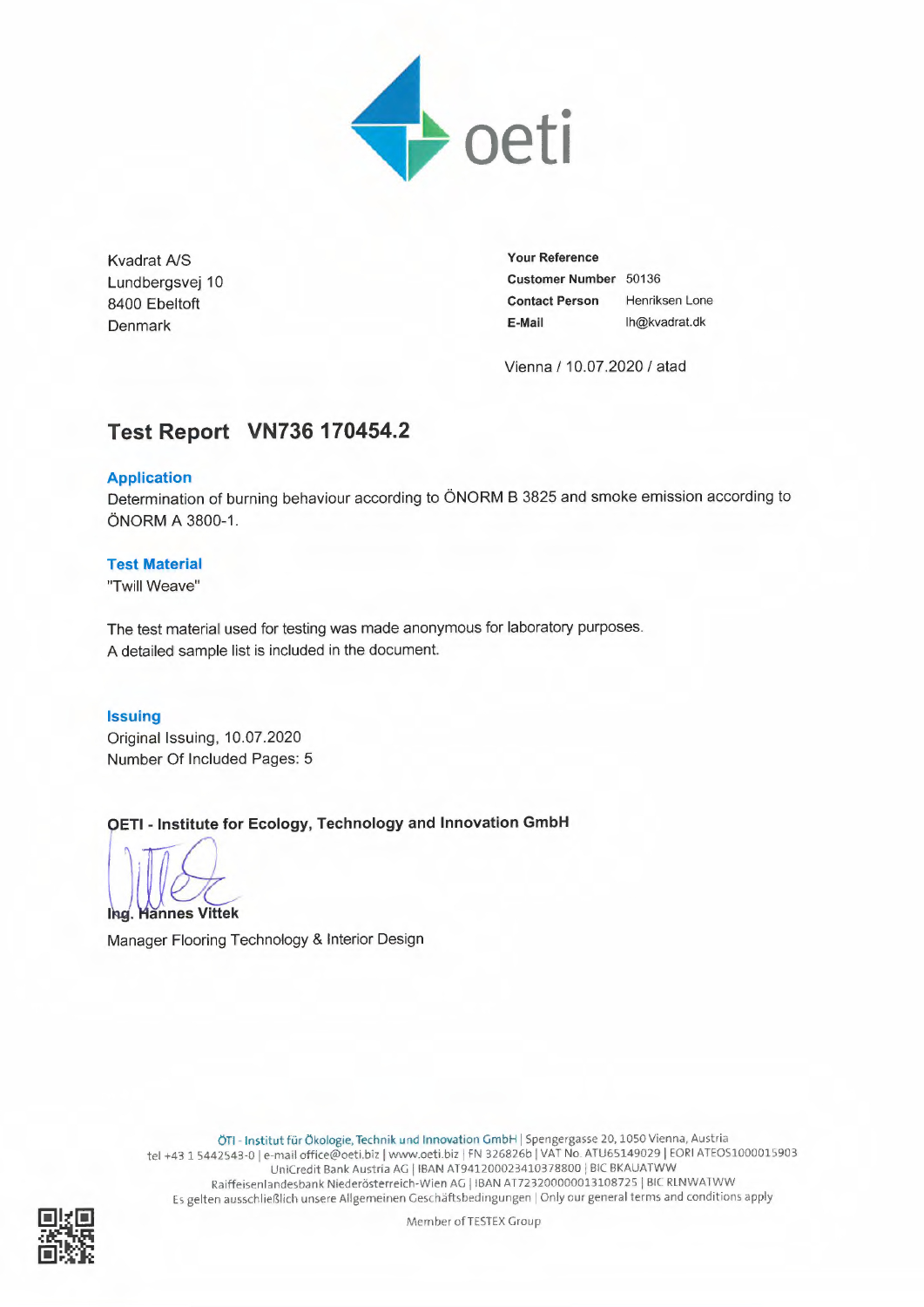

## **1 Application**

| Date of Order                                          | <b>Scope of Order</b>                                 |  |  |  |
|--------------------------------------------------------|-------------------------------------------------------|--|--|--|
| 18.06.2020                                             | Description Of Specimen - Textile Fabrics - DIN 60000 |  |  |  |
| Burning Behaviour Of Upholstery Fabrics - ÖNORM B 3825 |                                                       |  |  |  |
|                                                        | Smoke Emission - ÖNORM A 3800-1                       |  |  |  |

## **2 Samples**

| <b>Receipt</b> | <b>Sample Identification</b> |
|----------------|------------------------------|
| 22.06.020      | "Twill Weave"                |

(Unless otherwise stated samples are provided by the customer.)

## **3 Tests Performed / Results**

| Tested sample:             | #1 "Twill Weave"               |  |  |
|----------------------------|--------------------------------|--|--|
|                            | 90% Wool                       |  |  |
| Type of fibre:             | 10% Polyester                  |  |  |
|                            | (declaration by the applicant) |  |  |
| Technological description: | Woven fabric                   |  |  |

According to the current version of the relevant European Directives, fibre materials with a mass percentage of < 2 % are not specified.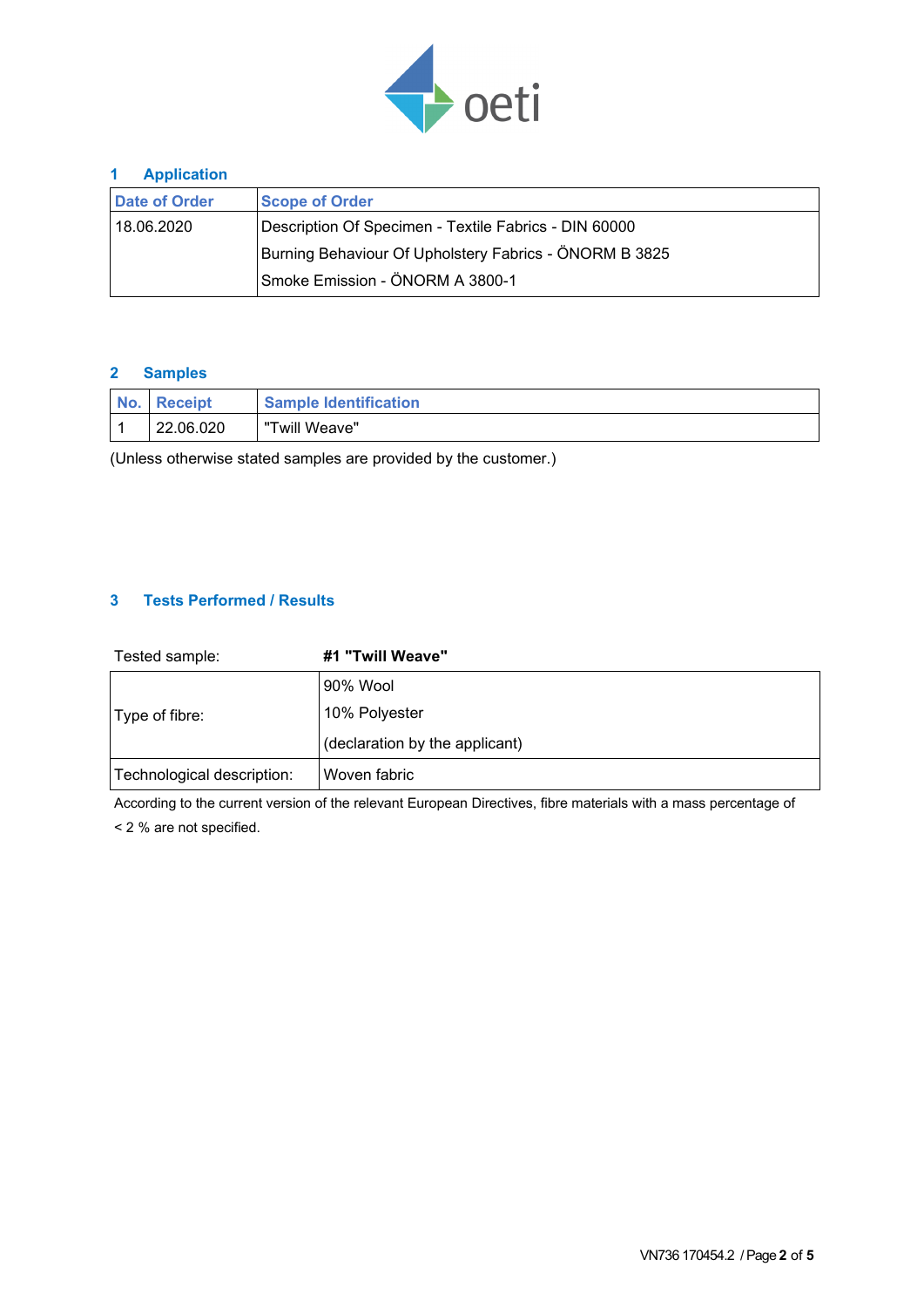

## **Burning Behaviour Of Upholstery Fabrics ÖNORM B 3825**

| Tested sample                                        | #1 "Twill Weave"                                           |
|------------------------------------------------------|------------------------------------------------------------|
| Arrangement of upholstery: A: free chosen upholstery |                                                            |
| Kind of upholstery:                                  | high resilient foam, properties: Burning behaviour:        |
|                                                      | "schwerbrennbar" according to ÖNORM A 3800-1, Designation: |
|                                                      | RF 5560, Producer: Eurofoam                                |
|                                                      |                                                            |

Number of test specimens: Longitudinal direction 3 / Cross direction 3

| <b>Direction</b> | <b>Specimen</b> | <b>Burning-</b><br>time<br>[sec] | Afterflame-<br>time [sec] | Afterglow-<br>time [sec] | Flame- spread<br>rate [mm/sec] | Self-<br>extinguishing<br>before reaching<br>measuring<br>mark |
|------------------|-----------------|----------------------------------|---------------------------|--------------------------|--------------------------------|----------------------------------------------------------------|
|                  |                 | none                             | 0                         | 0                        |                                | yes                                                            |
| Length           | $\overline{2}$  | none                             | 0                         | 0                        |                                | yes                                                            |
|                  | 3               | none                             | 0                         | 0                        | --                             | yes                                                            |
| Cross            |                 | none                             | 0                         | 0                        |                                | yes                                                            |
|                  | 2               | none                             | 0                         | 0                        | --                             | yes                                                            |
|                  | 3               | none                             | 0                         | 0                        | --                             | yes                                                            |

Secondary effects of burning:

Behaviour of the covering fabric: self-extinguished of the covering fabric Behaviour of the upholstery: self-extinguished of the upholstery

## **Classification**

According to the classification criteria the tested sample can be classified as

## **"schwerbrennbar" according to ÖNORM B 3825**

Comments: This test is a compound test at which the furniture fabric will always be tested combined with upholstery. Classification, therefore, relates only to the described arrangement of specimens and foam used.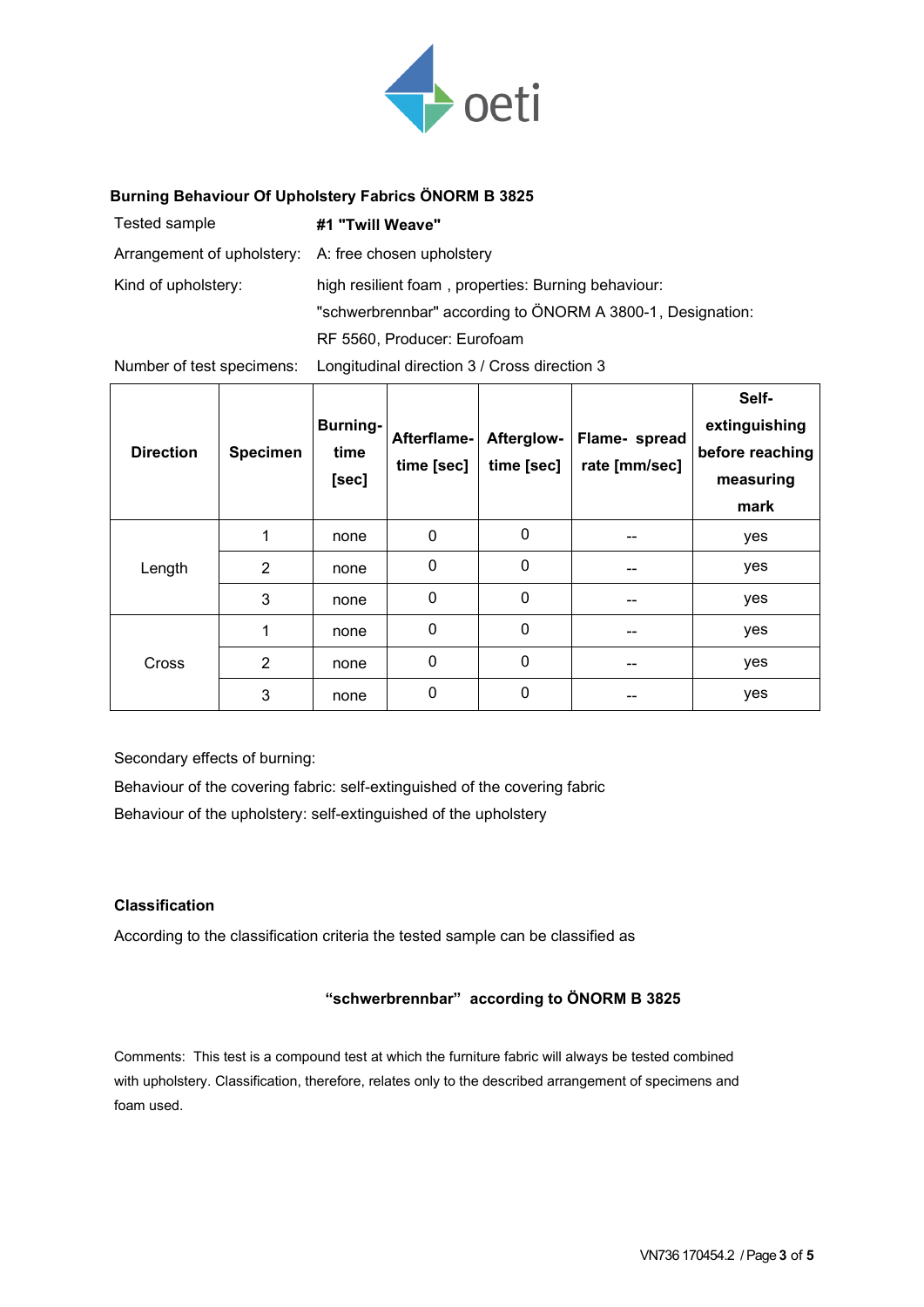

Tested sample: **#1 "Twill Weave"**

Arrangement of the specimen: loose

| Maximum smoke emission [%] |            |            |            |            |            |  |  |  |
|----------------------------|------------|------------|------------|------------|------------|--|--|--|
| Specimen 1                 | Specimen 2 | Specimen 3 | Specimen 4 | Specimen 5 | Mean value |  |  |  |
| 31                         | 55         | 50         | 56         | 55         | 49         |  |  |  |

## **Classification**

According to the classification criteria the tested sample can be classified as:

**"Q1:schwachqualmend" according to ÖNORM A 3800-1**